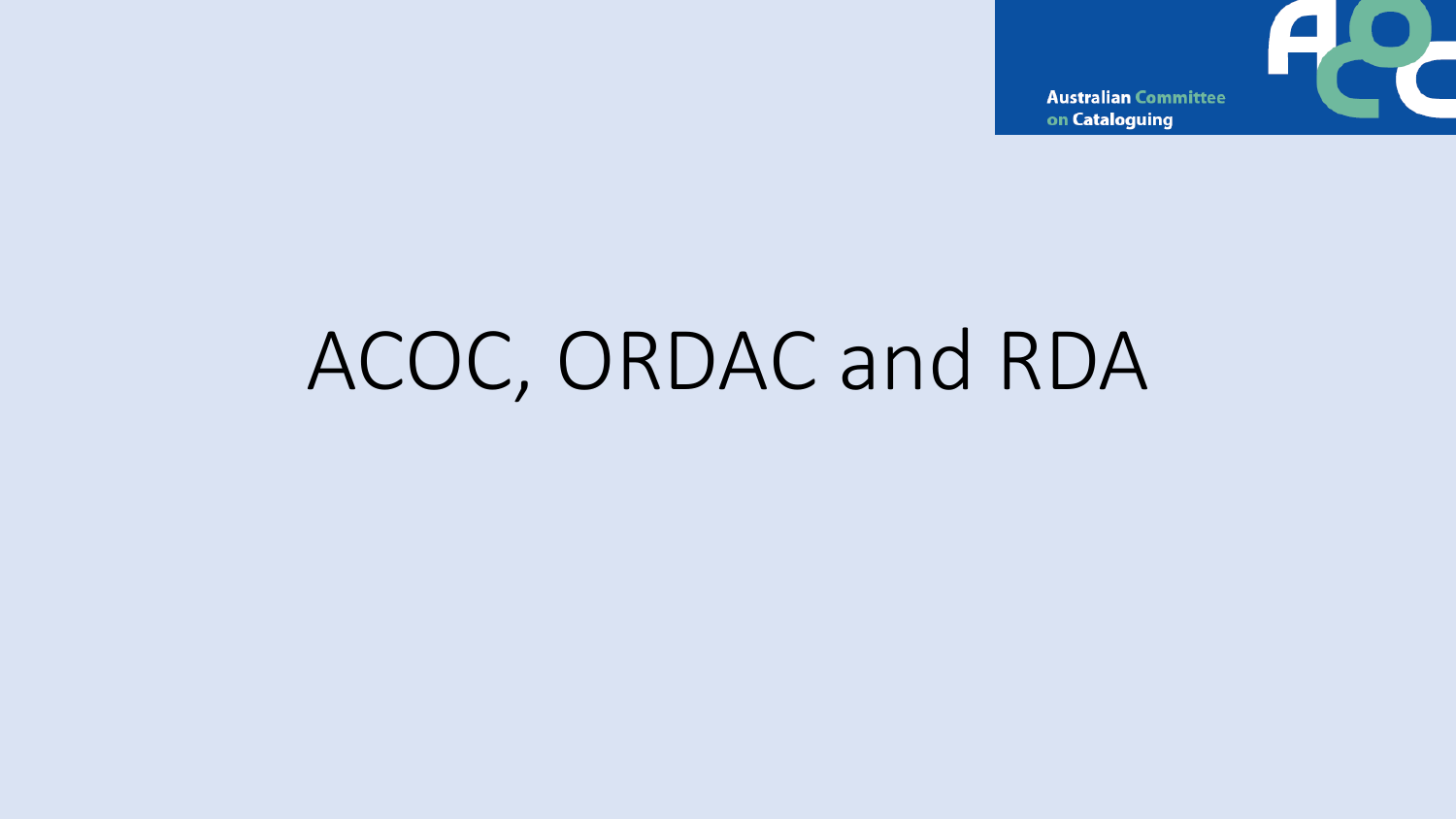## Overview

**Australian Committee** on Cataloguing

- •RDA governance JSC to RSC
- Regional Committee ORDAC New!
- •ACOC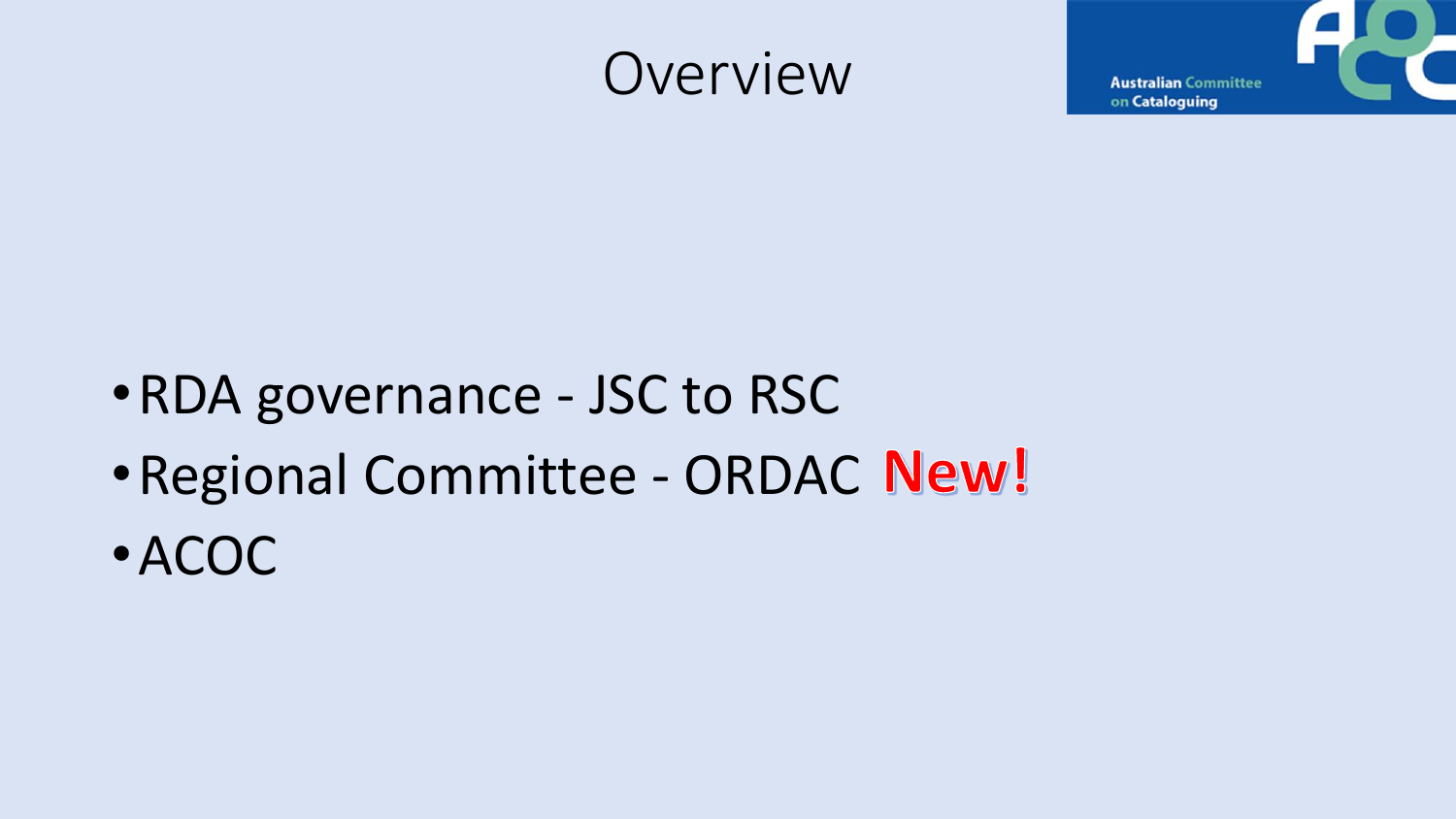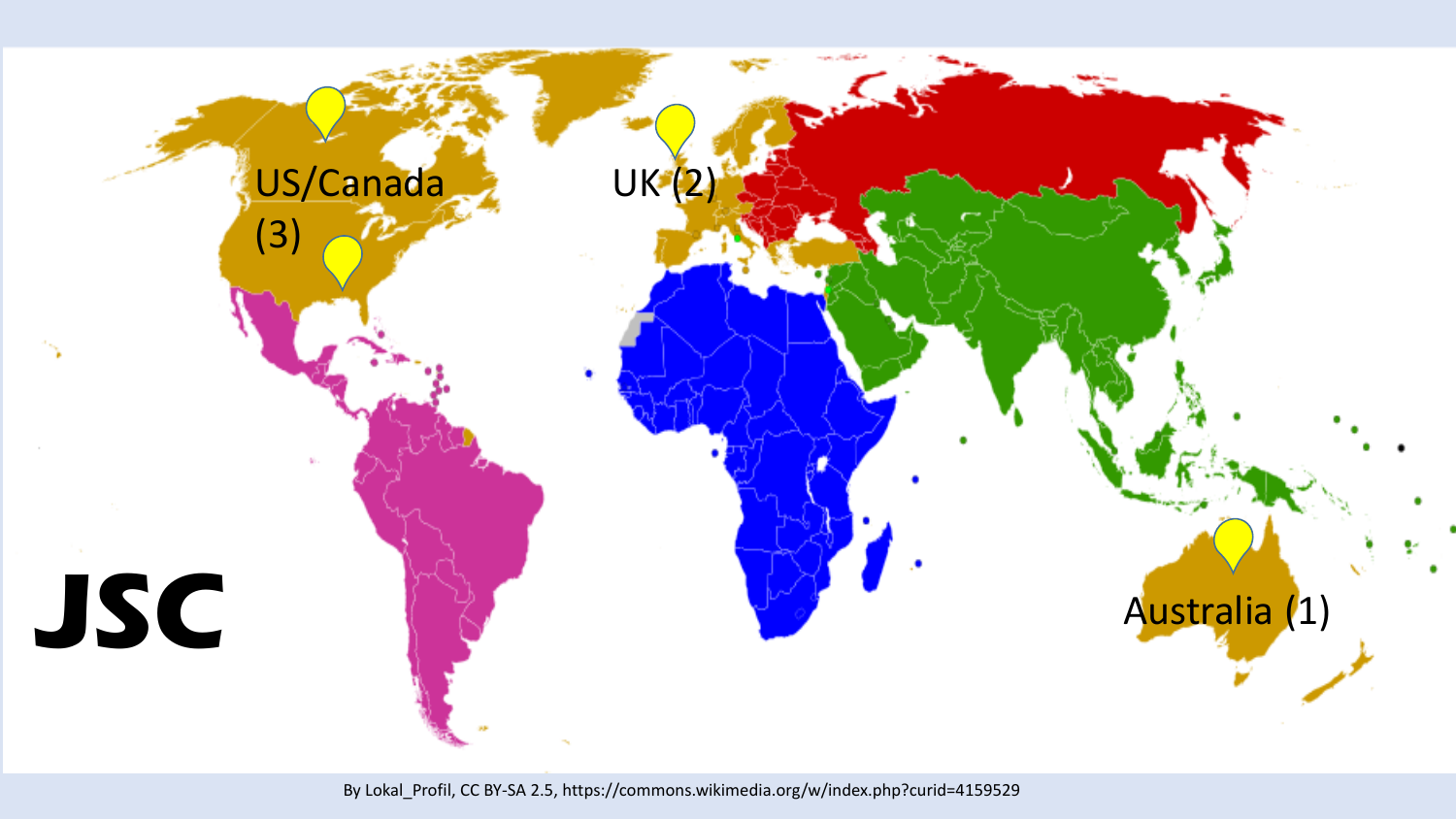

By Lokal\_Profil, CC BY-SA 2.5, https://commons.wikimedia.org/w/index.php?curid=4159529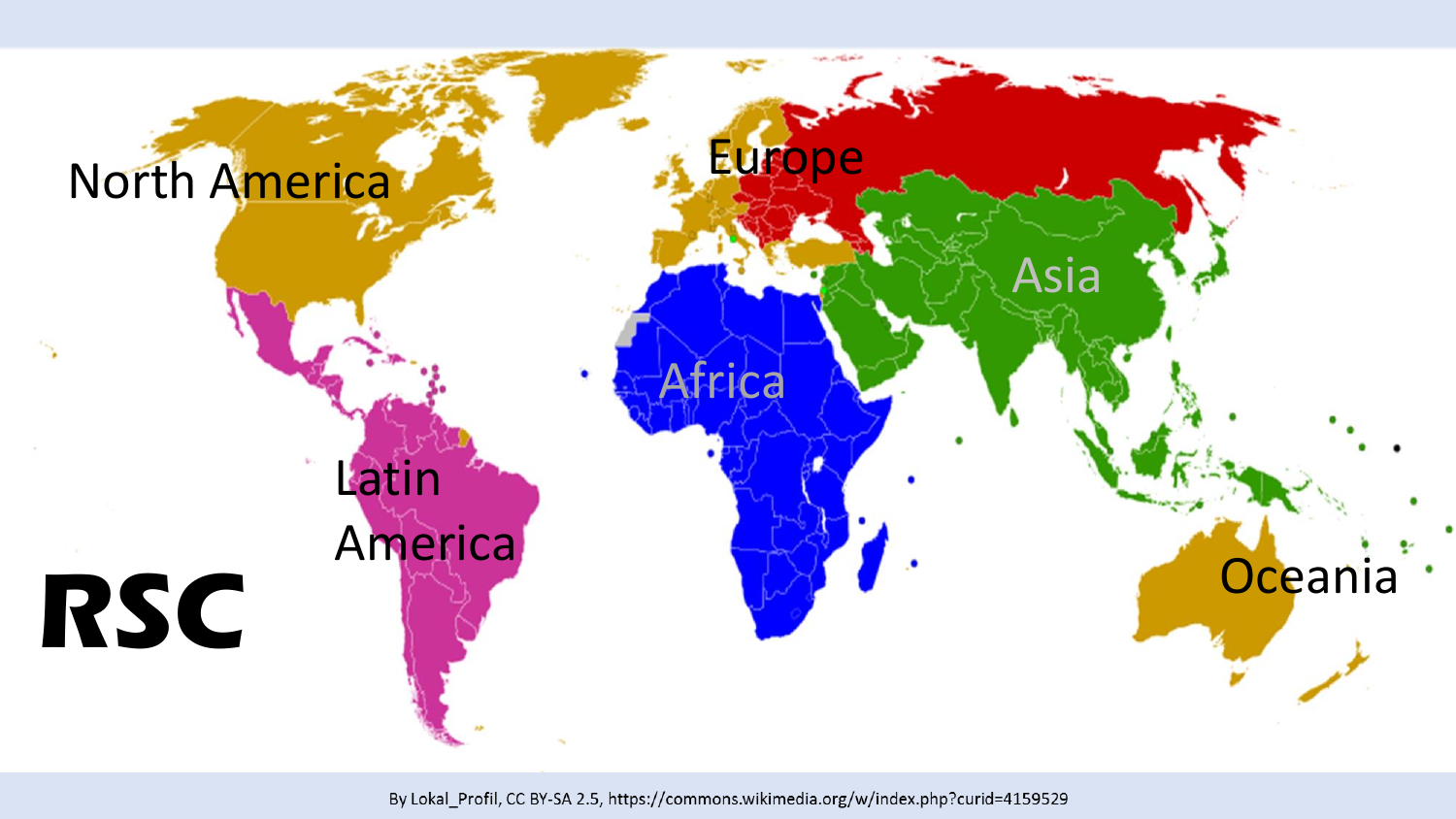

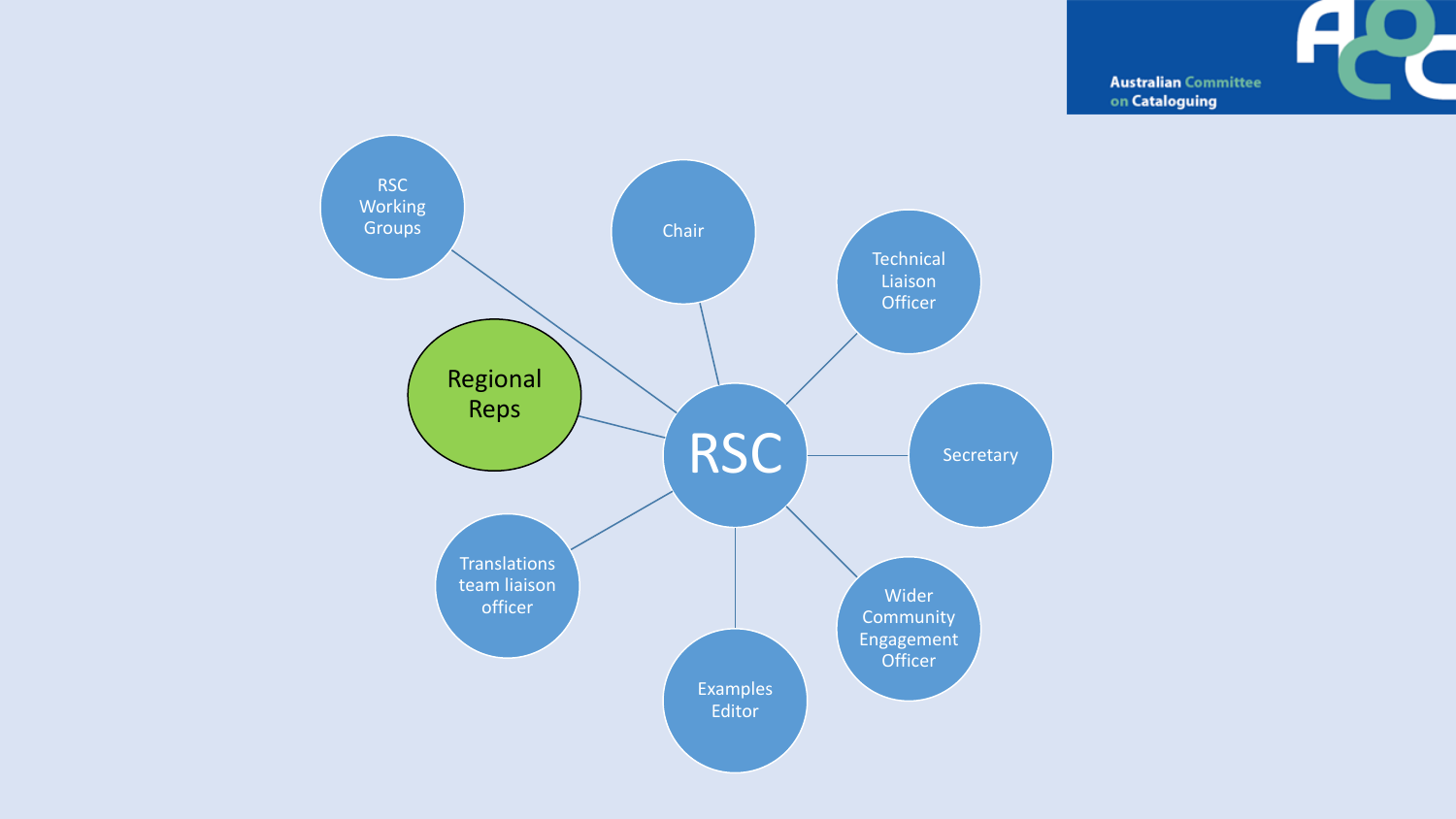## Oceania RDA Committee ORDAC



- Australia
- New Zealand
- Melanesia
- Micronesia
- Polynesia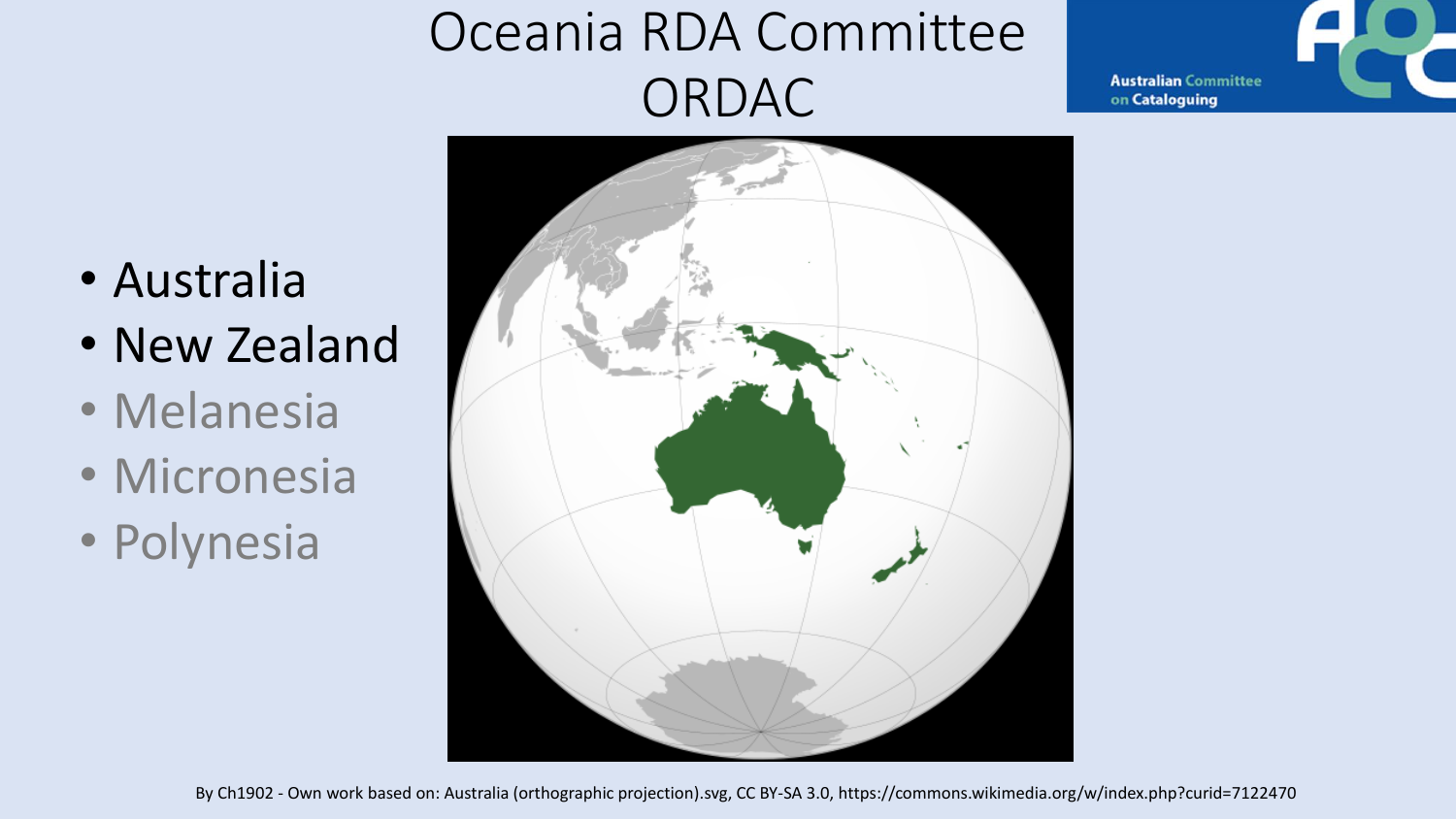# ORDAC Membership

From New Zealand:

- Anoushka McGuire (Chair)
- Catherine Amey (RSC Representative)
- Chris Todd

From Australia:

- Jenny Stephens (Secretary)
- Ebe Kartus
- Melissa Parent (RSC Representative Substitute)
- Amelia McKenzie (RDA Board representative for Oceania)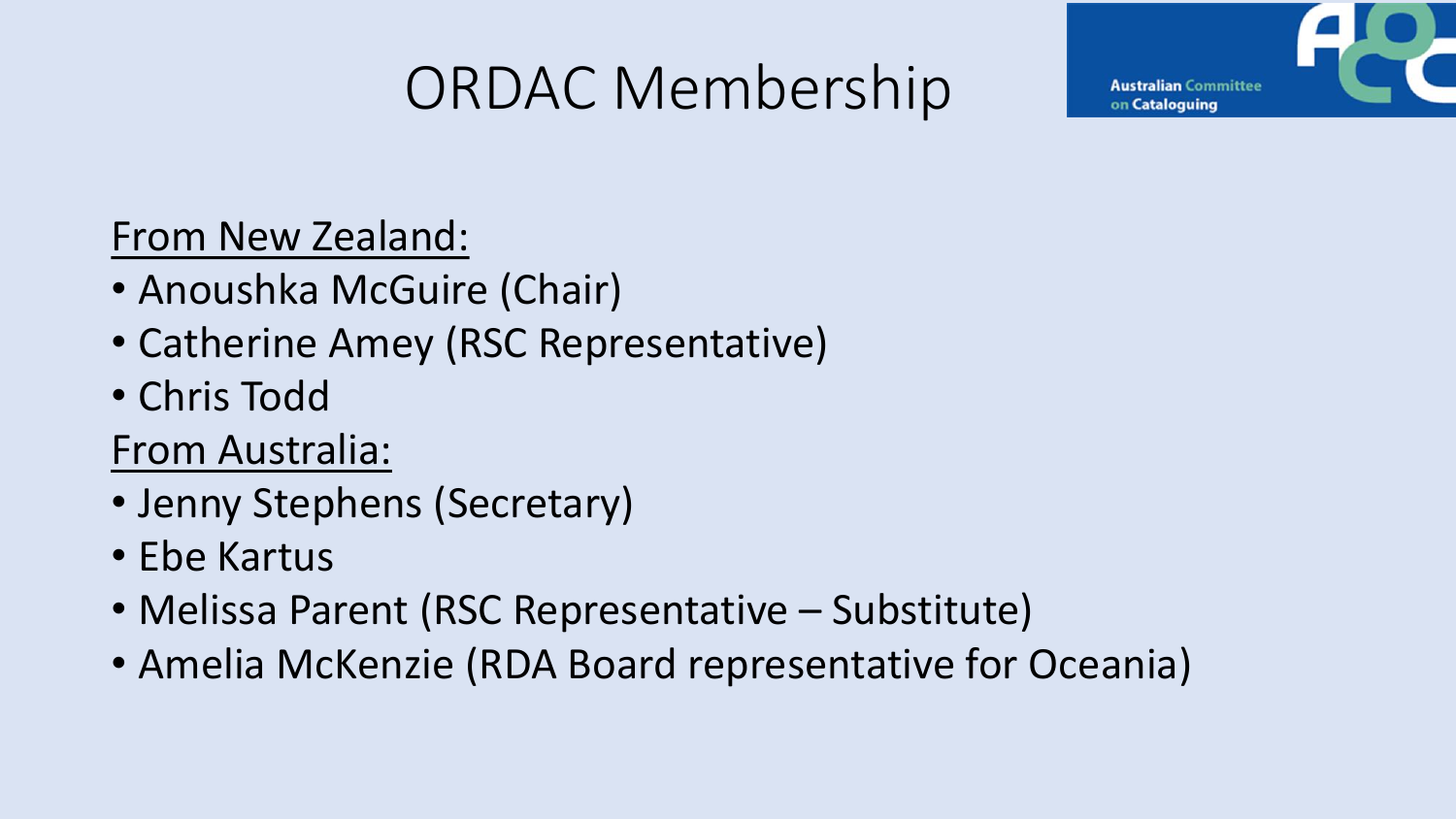## ORDAC Purpose and Scope



- Promote and encourage the implementation of RDA by libraries in the Oceania region
- Contribute positively to the development of RDA by disseminating information and seeking feedback on RDA and RDA development
- Represent the interests of RDA users in the Oceania region on the RSC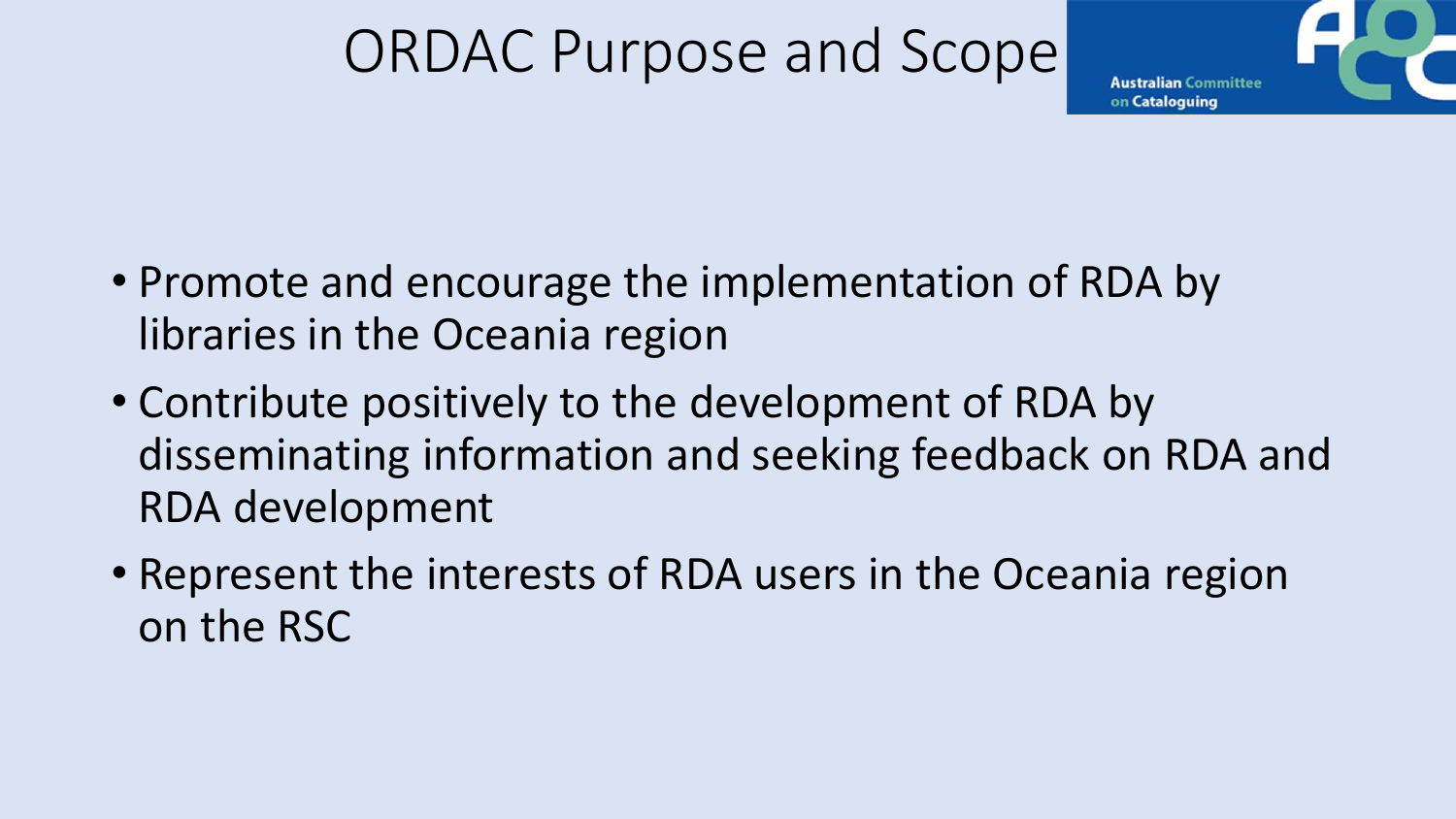# ORDAC Purpose and Scope (Cont.)



- Select the Oceania representative for the RDA Steering Committee and the Substitute, in accordance with the directions set out by the RDA Board
- Support the work of RSC by helping to identify possible members for the working groups that have the appropriate expertise within the Oceania region.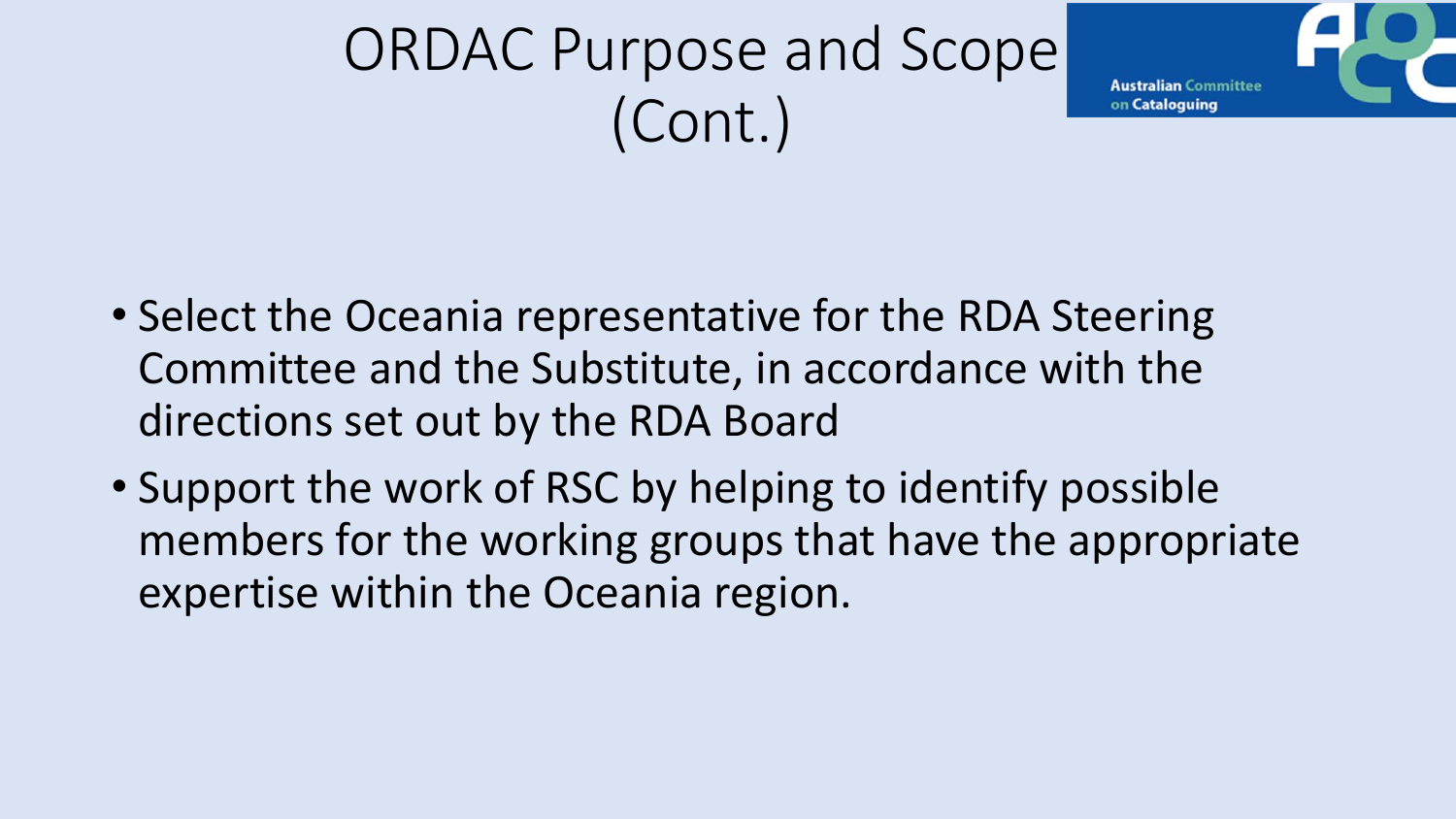## ACOC and RDA



- Represent Australia on ORDAC
- Disseminate all information provided by the RSC and ORDAC
	- rda-aust, ACOC Website
- Information about training resources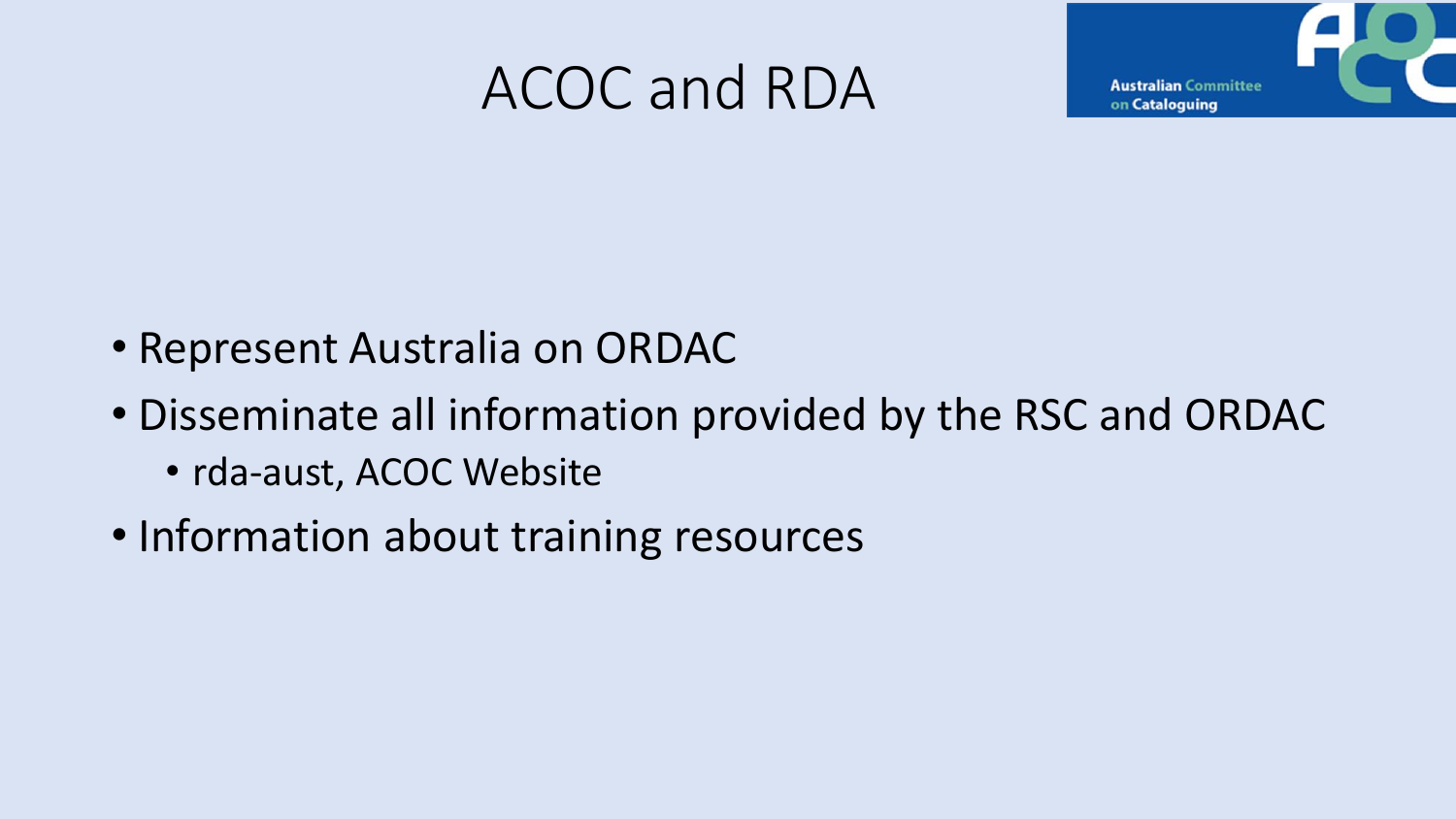# Finding out more



- What if I want to suggest changes/improvements to RDA?
	- ORDAC Secretary
	- Australian ORDAC Reps on ACOC
- How do I find out more about ORDAC
	- ORDAC Website <http://rda-rsc.org/oceania>